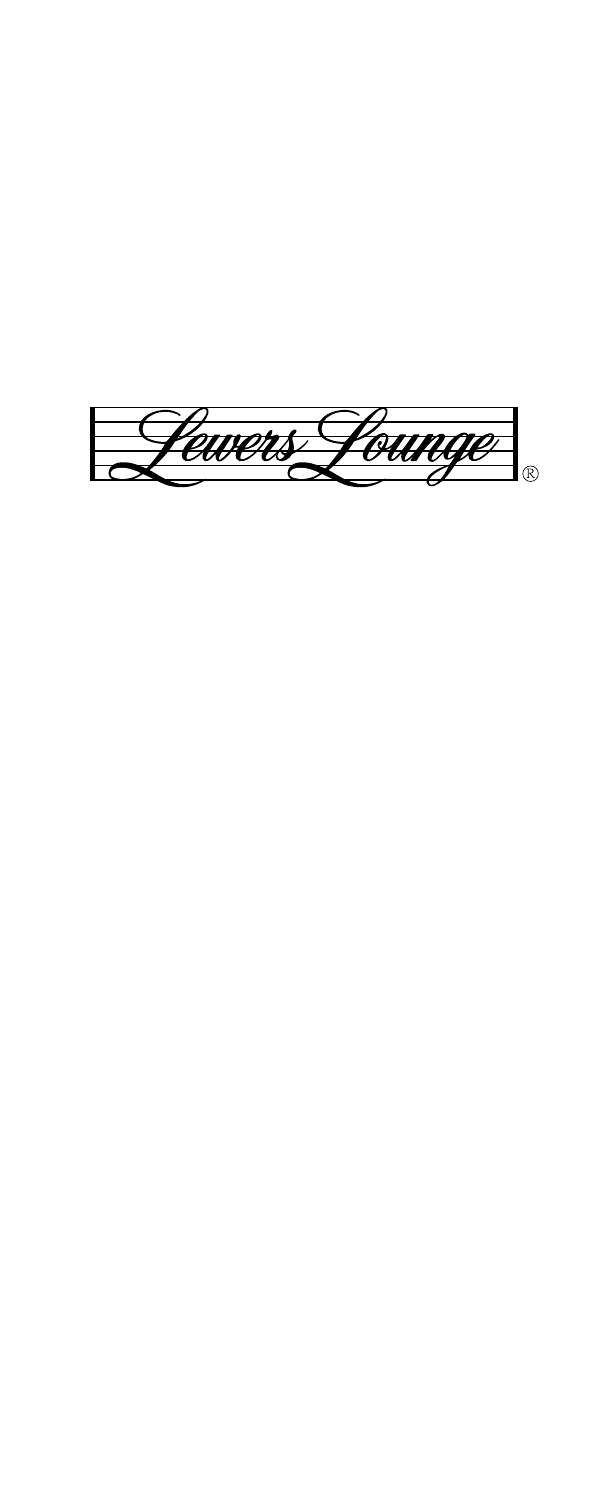# SIGNATURES 16

### Strawberry Basil Martini

Tanqueray 10 Gin, strawberries, fresh basil, lime

### Ginger Lychee Caipirissima

Myers's Platinum Rum, muddled lychee and ginger syrup

### Chocolate Dreams

Van Gogh Dutch Chocolate Vodka, White Cream de Cacao

#### Sunset Martini

Tanqueray Gin, apricot brandy, lilikoi, lemon

### Pink Elephant

Absolut Vodka, pomegranate liqueur, cranberry, pineapple, ginger

#### Lost Passion

Hornitos Reposado Tequila, triple sec, passion fruit, prosecco

#### Sherry Amor

Harveys Bristol Cream, Bulleit Rye, chocolate bitters, lemon twist

#### Liquid Silk 22

Absolut Elyx, single estate vodka, Dolin Dry Vermouth, olives and lemon twist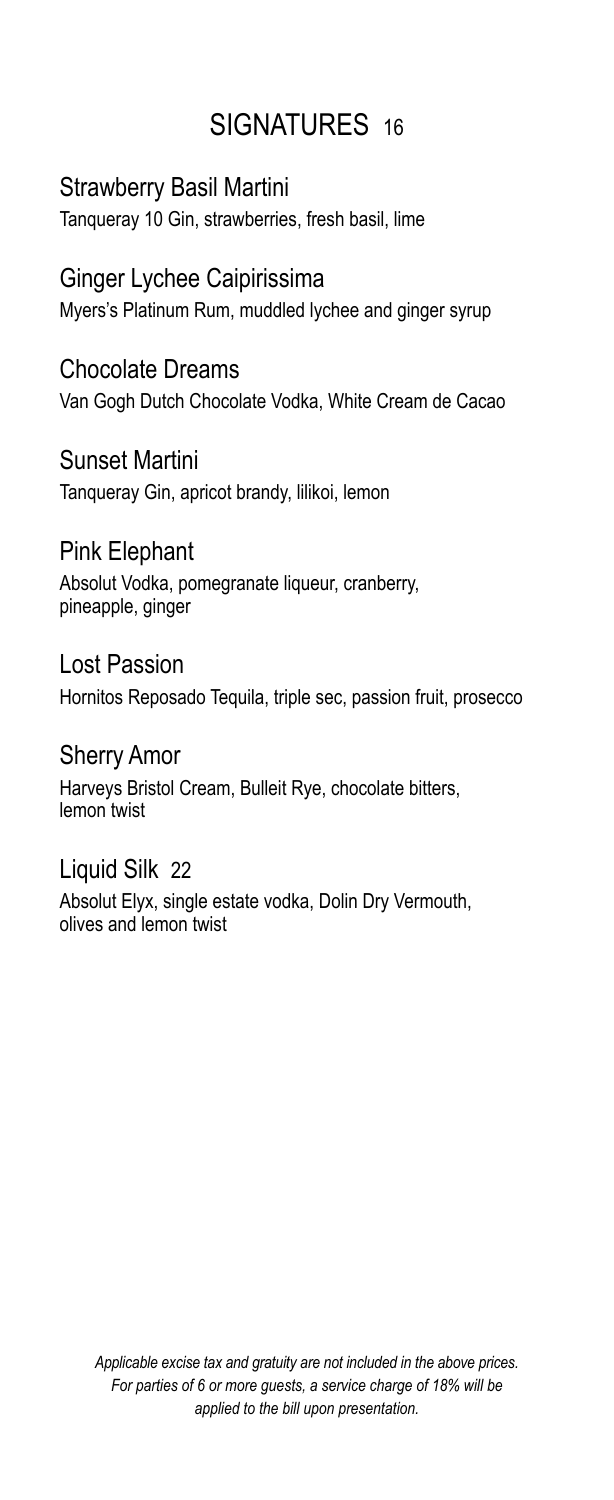# CLASSICS 16

#### Sazerac

Old Overholt Rye, Peychaud's Bitters, sugar, absinthe rinse

#### Negroni

Tanqueray Gin, Campari, sweet vermouth

### Old Fashioned

Maker's Mark Bourbon, Angostura Bitters, sugar, drunken marasca cherry

#### Gin Rickey

Bombay Gin, fresh lime, club soda

### Whiskey Smash

Maker's Mark Bourbon, fresh mint, lemon, Angostura float

#### James Bond

Absolut Vodka, Tanqueray Gin, Lillet Blonde

#### Dark and Stormy

Myers's Dark Rum, Bundaberg Ginger Beer, fresh lime

#### Absinthe 20

High proof botanical liqueur with strong notes of anise and fennel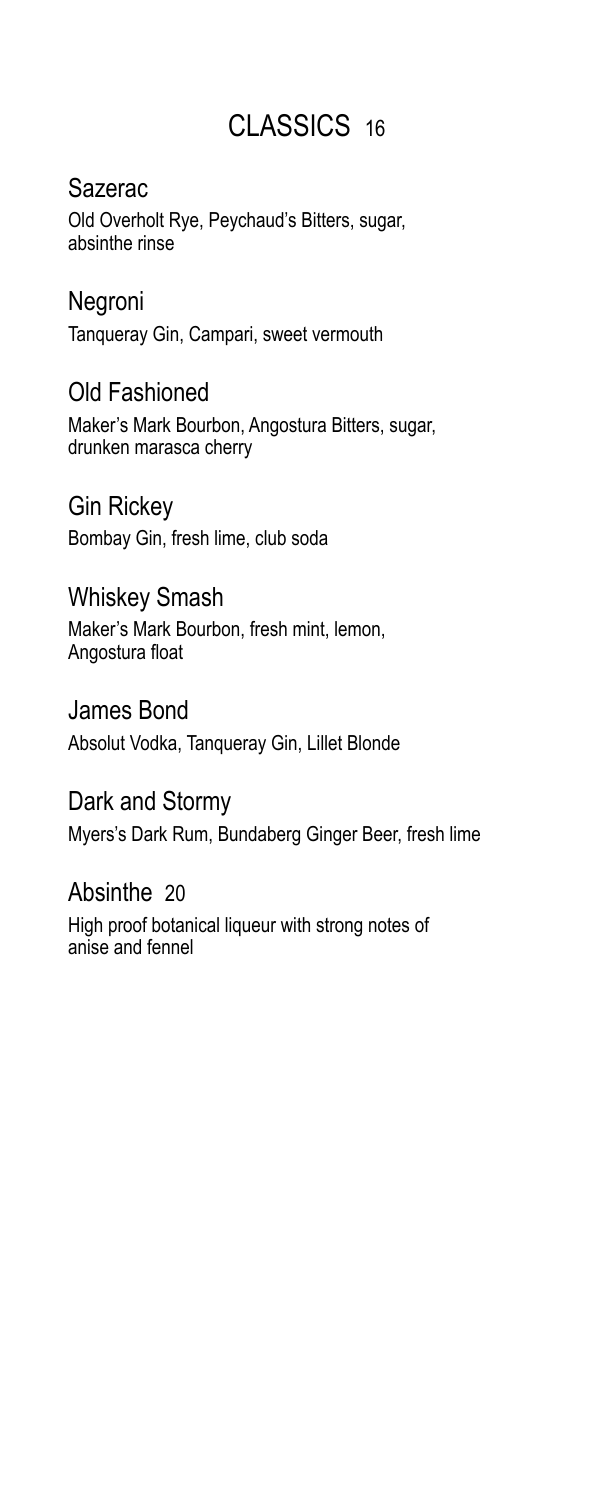# WINES BY THE GLASS

# CHAMPAGNE AND SPARKLING

| Heidsieck-Monopole Brut NV, France              | 18 |
|-------------------------------------------------|----|
| Marques De Gelida, Pinot Noir, Cava Rose, Spain | 13 |
| La Luca Prosecco Brut NV, Italy                 | 13 |

## **WHITE**

| Pinot Grigio, Livon, Italy                  | 14 |
|---------------------------------------------|----|
| Sauvignon Blanc, Frog's Leap, California    | 15 |
| Vouvray, Champalou, France                  | 13 |
| Riesling, Cuvee "Joy", Germany              | 13 |
| Chardonnay, Cuvee "Lace", California        | 13 |
| Chardonnay, Sonoma-Cutrer RRR, California   | 15 |
| Chardonnay, Kistler Vineyards, California * | 29 |

## RED

| Meritage, Cuvee "Silk", California           | 13  |
|----------------------------------------------|-----|
| Merlot, Osso Anna, Napa                      | 13  |
| Pinot Noir, Au Bon Climat, Santa Maria       | 16. |
| Pinot Noir, Kistler Vineyards, Sonoma *      | 36  |
| Cabernet Sauvignon, Lapostolle, Chile        | 16  |
| Cabernet Sauvignon, Silver Oak "Alexander" * | 36  |

\* Coravin by the glass system

### **DESSERT**

|  | Sauternes, Château Roûmieu-Lacoste, France | 17 |
|--|--------------------------------------------|----|
|--|--------------------------------------------|----|

### PORTS

| Fonseca 10-year-old Tawny         | 14 |
|-----------------------------------|----|
| Taylor Fladgate 20-year-old Tawny | 18 |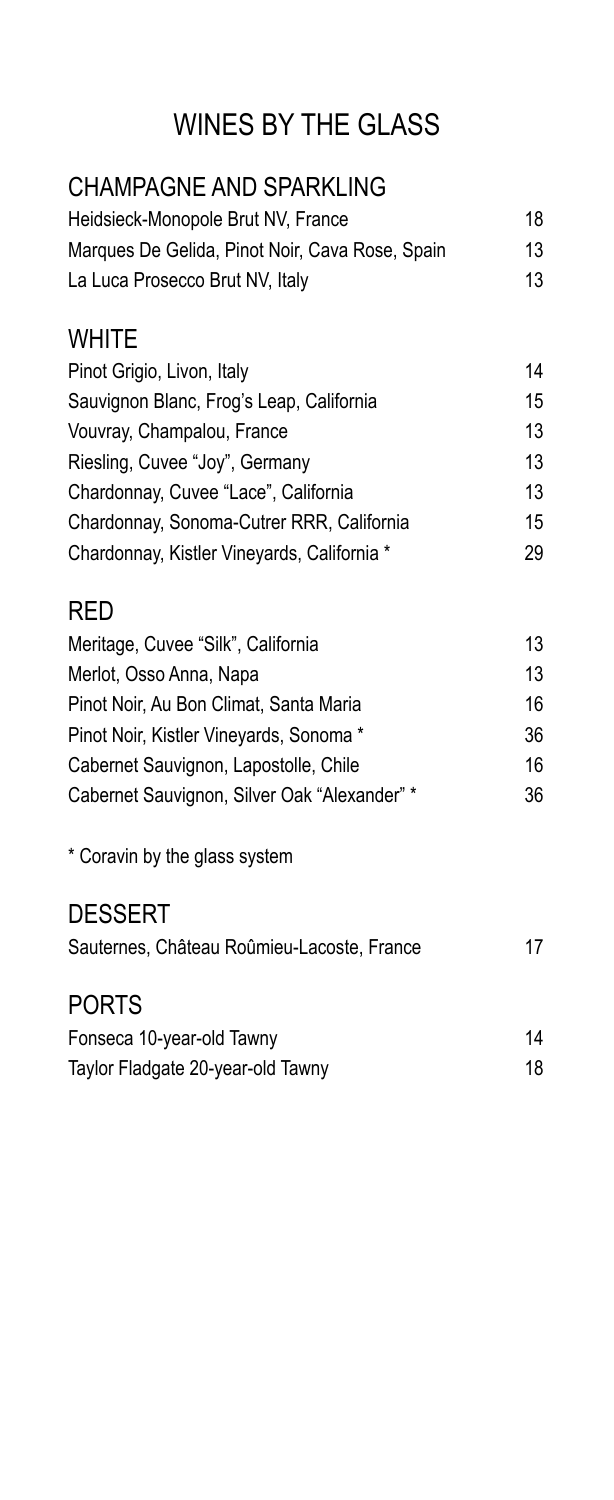# WINES BY-THE-HALF BOTTLE

## CHAMPAGNE

| 2051         | Veuve Clicquot, Yellow Label Brut, NV                | 88  |
|--------------|------------------------------------------------------|-----|
| 2341         | Krug "Grand Cuvée" Brut, NV                          | 259 |
| 2071         | Billecart-Salmon, Rosé, Brut, NV                     | 118 |
| <b>WHITE</b> |                                                      |     |
| 2431         | Chardonnay, Meursault, Matrot,<br>Burgundy, France   | 68  |
| 2352         | Chardonnay, Grgich Hills Cellars, Napa, CA           | 85  |
| 2411         | Corton-Charlemagne, Bouchard,<br>Burgundy, France    | 175 |
| 2421         | Sauvignon Blanc, Duckhorn Vineyards,<br>Napa, CA     | 52  |
| 2371         | Chardonnay, Kistler Vineyards,<br>Russian River, CA  | 107 |
| RED          |                                                      |     |
| 3501         | Pinot Noir, Kosta Brown, CA                          | 98  |
| 3543         | Gamay, Moulin-A-Vent, Diochon,<br>Beaujolais, France | 39  |
| 337          | Merlot, Duckhorn Winery, Napa, CA                    | 86  |
| 3561         | Meritage, Opus One Winery, Napa, CA                  | 285 |

*Full bottle selections available upon request until 11 pm*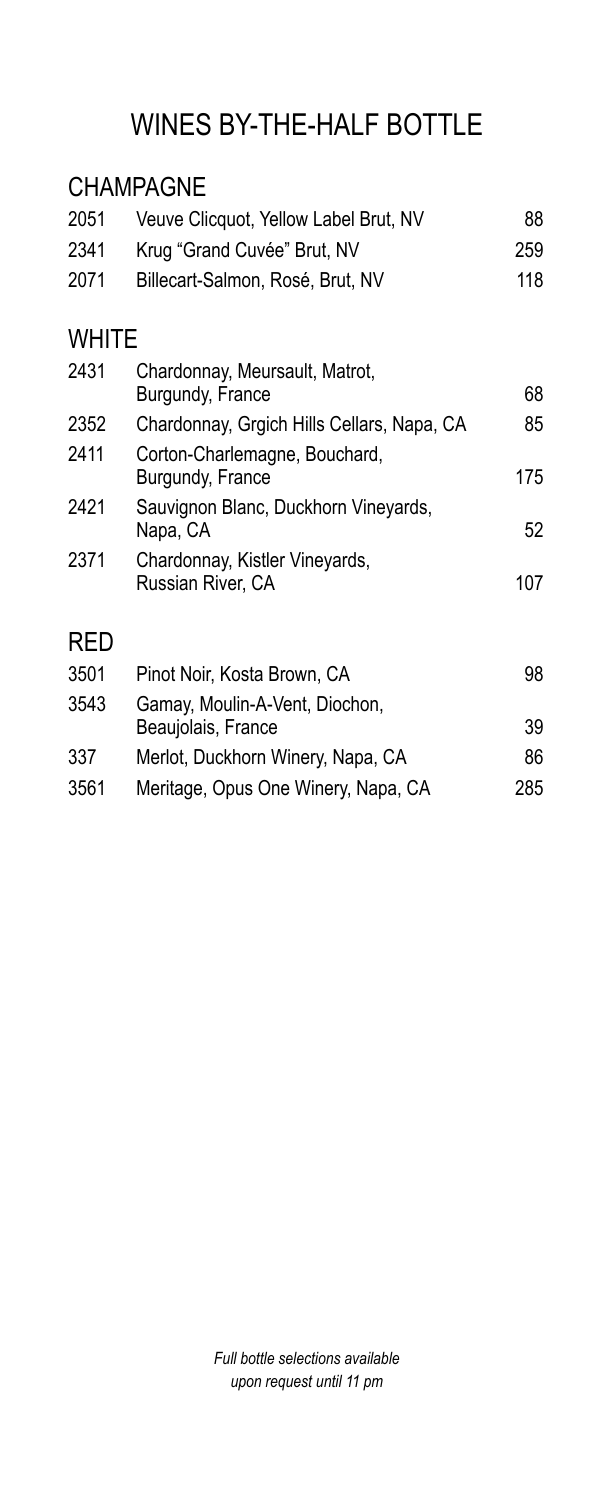# AMERICAN WHISKEY - BOURBON/RYE

| Blanton's                     | 18  | Maker's Mark 46         | 15 |
|-------------------------------|-----|-------------------------|----|
| Booker's                      | 18  | Old Grand-Dad           | 13 |
| <b>Buffalo Trace</b>          | 14  | Old Overholt            | 13 |
| <b>Bulleit Rye</b>            | 14  | <b>Rittenhouse Rye</b>  | 13 |
| Eagle Rare 10                 | 14  | Sazerac Rye             | 17 |
| Elijah Craig                  | 16  | <b>Templeton Rye</b>    | 18 |
| Four Roses "Single Barrel" 20 |     | Whistlepig Old World    | 40 |
| Hirsch 28                     | 125 | <b>Wild Turkey</b>      | 13 |
| <b>Jack Daniels</b>           | 13  | W.L. Weller Reserve     | 13 |
| Maker's Mark                  | 13  | <b>Woodford Reserve</b> | 16 |
|                               |     |                         |    |

| Blanton's                     | 18  | Maker's Mark 46         | 15 |
|-------------------------------|-----|-------------------------|----|
| Booker's                      | 18  | Old Grand-Dad           | 13 |
| <b>Buffalo Trace</b>          | 14  | Old Overholt            | 13 |
| <b>Bulleit Rye</b>            | 14  | <b>Rittenhouse Rye</b>  | 13 |
| Eagle Rare 10                 | 14  | Sazerac Rye             | 17 |
| Elijah Craig                  | 16  | <b>Templeton Rye</b>    | 18 |
| Four Roses "Single Barrel" 20 |     | Whistlepig Old World    | 40 |
| Hirsch 28                     | 125 | <b>Wild Turkey</b>      | 13 |
| <b>Jack Daniels</b>           | 13  | W.L. Weller Reserve     | 13 |
| Maker's Mark                  | 13  | <b>Woodford Reserve</b> | 16 |

## SINGLE MALT SCOTCH

| Ardbeg "Uigeadail"  | 35  | Glenlivet 12  | 16  |
|---------------------|-----|---------------|-----|
| BenRiach 25         | 70  | Glenlivet 18  | 26  |
| Bowmore 23          | 85  | Lagavulin 16  | 21  |
| Bowmore "Mizunara"  | 325 | Laphroaig 10  | 21  |
| Cragganmore 12      | 17  | Macallan 18   | 65  |
| Dalwhinnie 15       | 18  | Macallan 25   | 125 |
| Glendronach Batch 2 | 28  | Oban 14       | 24  |
| Glenfiddich 12      | 16  | Springbank 18 | 65  |
| Glenglassaugh 40    | 295 | Talisker 10   | 18  |
| Glenkinchie 12      | 18  |               |     |

| Glenlivet 12  | 16  |
|---------------|-----|
| Glenlivet 18  | 26  |
| Lagavulin 16  | 21  |
| Laphroaig 10  | 21  |
| Macallan 18   | 65  |
| Macallan 25   | 125 |
| Oban 14       | 24  |
| Springbank 18 | 65  |
| Talisker 10   | 18  |

# BLENDED WHISKY

| Canadian Club          | 13 | Dewars               | 18 |
|------------------------|----|----------------------|----|
| Chivas Regal 12        | 13 | Haig Pinch           | 13 |
| Chivas Royal Salute 21 | 50 | Johnnie Walker Black | 15 |
| Crown Royal            | 13 | Johnnie Walker Blue  | 65 |
| Crown Royal Reserve    | 18 | Seagrams VO          | 13 |
| Crown Roval XR         | 35 | Seagrams 7           | 13 |

| Canadian Club          | 13 | Dewars               | 18 |
|------------------------|----|----------------------|----|
| Chivas Regal 12        | 13 | Haig Pinch           | 13 |
| Chivas Royal Salute 21 | 50 | Johnnie Walker Black | 15 |
| Crown Royal            | 13 | Johnnie Walker Blue  | 65 |
| Crown Royal Reserve    | 18 | Seagrams VO          | 13 |
| Crown Royal XR         | 35 | Seagrams 7           | 13 |

### IRISH WHISKEY

| <b>Bushmills</b> | 13 | Red Breast 21 | 55 |
|------------------|----|---------------|----|
| Jamesons         | 13 |               |    |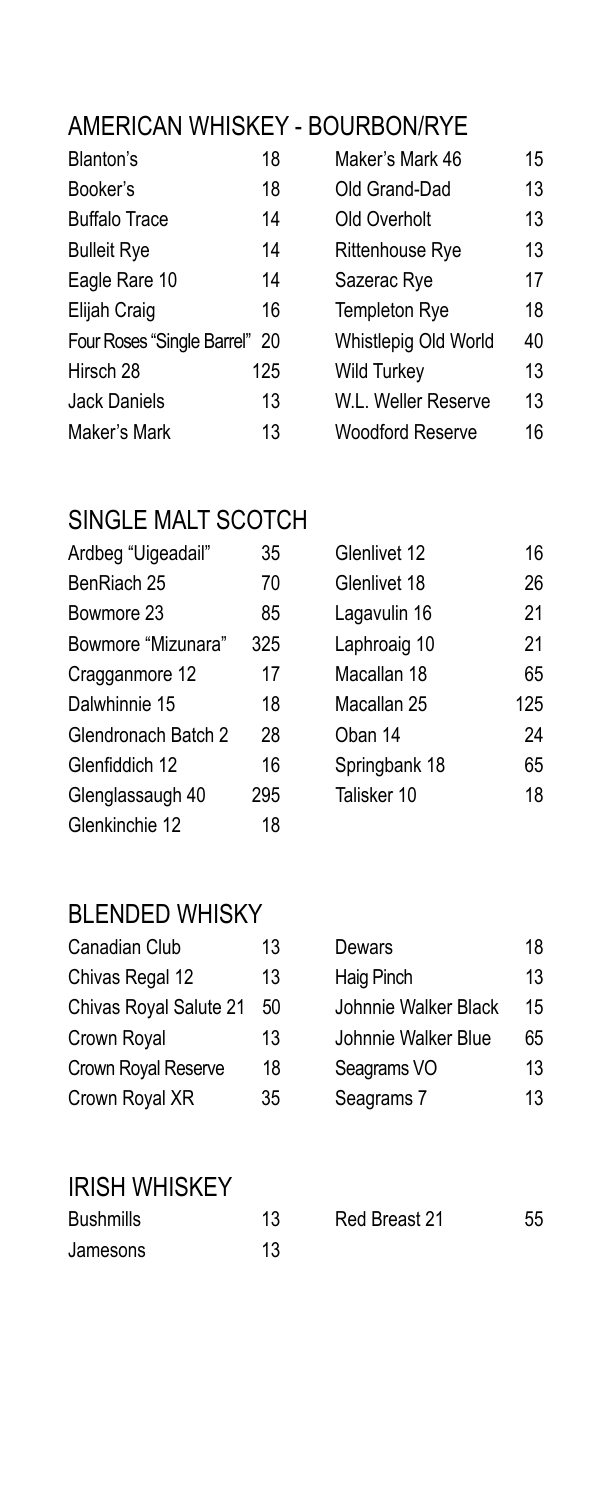# JAPANESE WHISKY

| Hakushu 12     | 25 |
|----------------|----|
| Hakushu18      | 60 |
| Hibiki Harmony | 25 |
| Hibiki 17      | 48 |
| Hibiki 21      | 85 |

| Hakushu 12     | 25 | Nikka Taketsuru 17 | 65 |
|----------------|----|--------------------|----|
| Hakushu18      | 60 | Nikka Taketsuru 21 | 77 |
| Hibiki Harmony | 25 | Nikka Yoichi       | 30 |
| Hibiki 17      | 48 | Yamazaki 12        | 45 |
| Hibiki 21      | 85 | Yamazaki 18        | 77 |

## TAIWANESE WHISKY

| Kavalan             | 65 | Kavalan               | 65 |
|---------------------|----|-----------------------|----|
| "Vinho Barrique" CS |    | "Fino Sherry Cask" CS |    |

### COGNAC

| Courvoisier VSOP    | 15  | Martell VSOP               | 15  |
|---------------------|-----|----------------------------|-----|
| Hardy XO            | 28  | Martell XO                 | 50  |
| Hennessey Paradis   | 135 | Rémy Martin Louis XIII 265 |     |
| Hennessey VSOP      | 25  | Rémy Martin VSOP           | 15  |
| Hennessey XO        | 65  | Rémy Martin XO             | 48  |
| Martell Cordon Bleu | 43  | Tesseron Lot #29 XO        | 125 |

| Courvoisier VSOP    | 15  | Martell VSOP               | 15  |
|---------------------|-----|----------------------------|-----|
| Hardy XO            | 28  | Martell XO                 | 50  |
| Hennessey Paradis   | 135 | Rémy Martin Louis XIII 265 |     |
| Hennessey VSOP      | 25  | Rémy Martin VSOP           | 15  |
| Hennessey XO        | 65  | Rémy Martin XO             | 48  |
| Martell Cordon Bleu | 43  | Tesseron Lot #29 XO        | 125 |

### ARMAGNAC

| Larressingle VSOP | 20 |
|-------------------|----|
|                   |    |

## FINE SPIRITS

| Calvados                           | 14 | <b>Green Chartreuse</b>  | 20 |
|------------------------------------|----|--------------------------|----|
| Carpano Antica                     | 14 | Limoncello               | 13 |
| Fernet Branca                      | 14 | Pernod                   | 14 |
| <b>Grand Marnier</b>               | 14 | Ramazzoti Amaro          | 13 |
| <b>Grand Marnier Centenaire 38</b> |    | <b>Yellow Chartreuse</b> | 20 |
| Grappa Sperrs                      | 30 |                          |    |

| Green Chartreuse         | 20 |
|--------------------------|----|
| Limoncello               | 13 |
| Pernod                   | 14 |
| Ramazzoti Amaro          | 13 |
| <b>Yellow Chartreuse</b> | 20 |

## VODKA

| 15 |
|----|
| 15 |
| 15 |
| 15 |
| 15 |
| 15 |
| 16 |
|    |

| <b>Belvedere</b>  | 15 | Ketel One          | 15 |
|-------------------|----|--------------------|----|
| Chopin            | 15 | Level              | 15 |
| Ciroc             | 15 | Ocean              | 14 |
| Double Cross      | 15 | Stolichnaya        | 13 |
| Grey Goose        | 15 | Ultimat            | 18 |
| Grey Goose Orange | 15 | Van Gogh Chocolate | 15 |
| Grey Goose Poire  | 16 | Van Gogh Espresso  | 15 |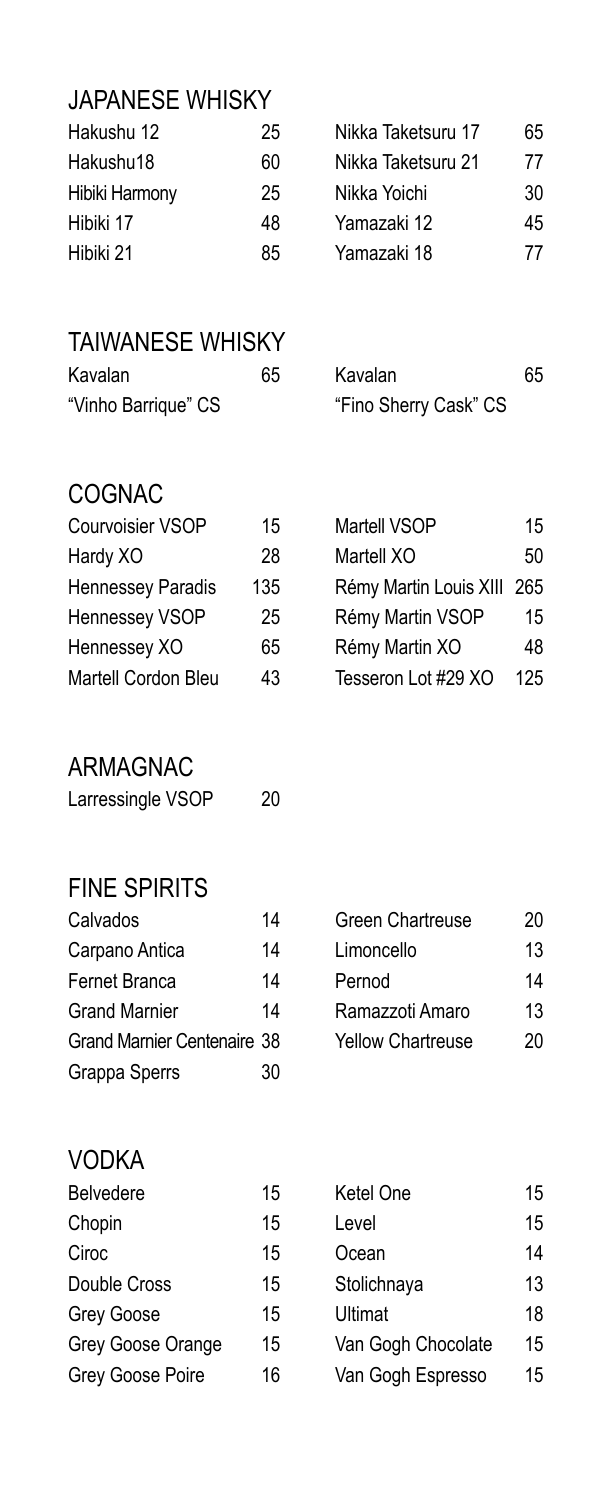### **GIN**

| <b>Beefeater</b>       | 13 |
|------------------------|----|
| Bombay                 | 13 |
| <b>Bombay Sapphire</b> | 15 |
| Hendrick's             | 20 |

Plymouth 14 Tanqueray 13 Tanqueray Rangpur 15 Tanqueray Ten 15

### RUM

| 14                           |                   | 13     |
|------------------------------|-------------------|--------|
| 13                           | Mount Gay Eclipse | 14     |
| 13                           | Myers's Dark      | 13     |
| 13                           | Myers's Platinum  | 13     |
| Captain Morgan Spiced<br>-13 |                   |        |
|                              |                   | Malibu |

| Malibu            | 13 |
|-------------------|----|
| Mount Gay Eclipse | 14 |
| Myers's Dark      | 13 |
| Myers's Platinum  | 13 |

## **TEQUILA**

| Centenario Anejo    | 16 |
|---------------------|----|
| Centenario Plato    | 18 |
| Centenario Reposado | 18 |
| Corzo Anejo         | 19 |
| Corzo Silver        | 14 |
| Don Julio 1942      | 38 |

### El Tesoro Reposado 18 Jose Cuervo La Familia 38 Patron Gran Burdeos 100 Patron Gran Platinum 55 Patron Silver 18 Sauza Hornitos 15

# BEER

| Asahi Dry                      | 10 | Guiness         | 10 |
|--------------------------------|----|-----------------|----|
| <b>Bud</b>                     | 10 | Heineken        | 10 |
| Clausthaler (Non-Alcoholic) 10 |    | Heineken Light  | 10 |
| Coors Light                    | 10 | Kirin           | 10 |
| Corona                         | 10 | Longboard Lager | 10 |
| Fire Rock Ale                  | 10 | Sam Adams       | 10 |

### **SHOCHU**

| lichiko Frasco | 16 |  |
|----------------|----|--|
|                |    |  |

### SPIRIT FREE

| Ginger Basil Refresh | 14 |
|----------------------|----|
| Le Mint Mango        | 14 |

| Asahi Dry                      | 10 | Guiness         | 10 |
|--------------------------------|----|-----------------|----|
| Bud                            | 10 | Heineken        | 10 |
| Clausthaler (Non-Alcoholic) 10 |    | Heineken Light  | 10 |
| Coors Light                    | 10 | Kirin           | 10 |
| Corona                         | 10 | Longboard Lager | 10 |
| Fire Rock Ale                  | 10 | Sam Adams       | 10 |
|                                |    |                 |    |

| lichiko Frasco | 16 | Tomi No Hozan | 14 |
|----------------|----|---------------|----|
|                |    |               |    |

#### Pineapple Lime Cooler 14 Yuzu Passion Sparkler 14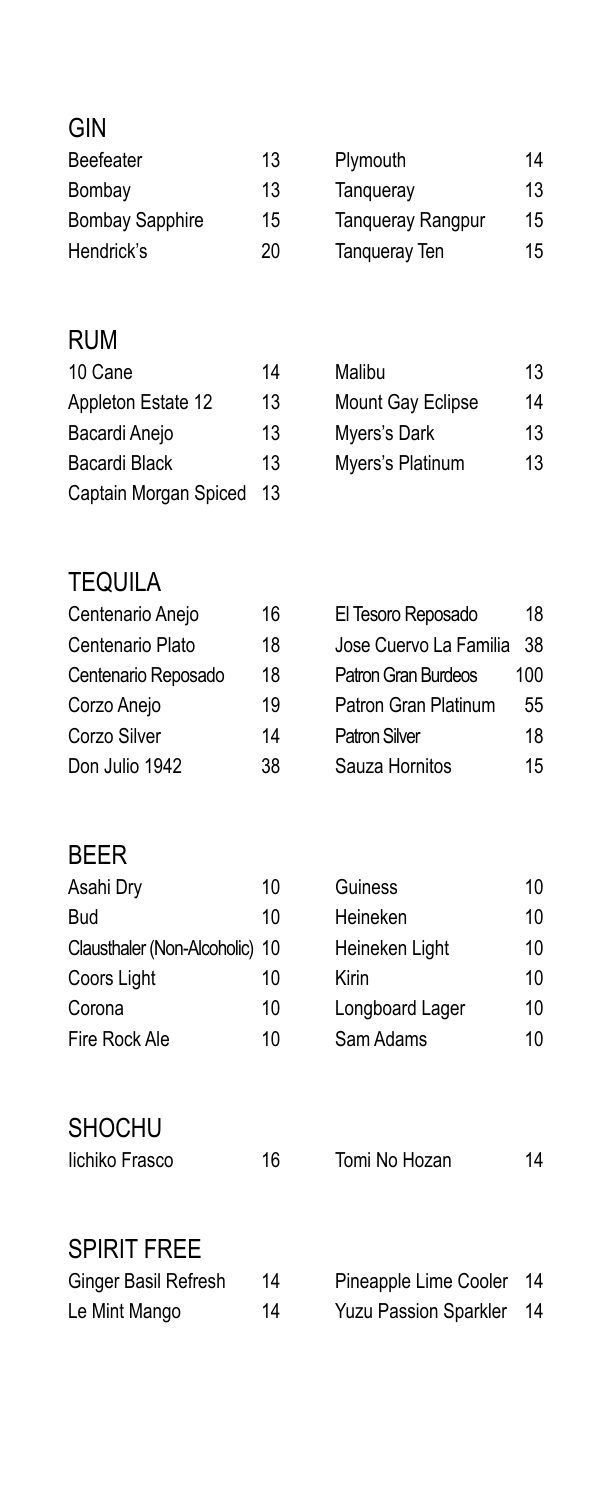# **SAVORY**

| Assorted Imported and Domestic Cheeses<br>House made marmalade, walnuts and truffle honey                | 16 |
|----------------------------------------------------------------------------------------------------------|----|
| Lewers Aperitivo Platter<br>Marinated olives, feta cheese and avocado compote                            | 12 |
| The Lewers Burger<br>8 oz. Prime burger with sautéed shiitake mushrooms,<br>Kamuela tomato and guacamole | 18 |
| Ahi Tartar<br>Local avocado, cucumber and créme fraîche                                                  | 16 |
| <b>Fritto Misto</b><br>Fried squid and Kauai shrimp, house made tartar sauce                             | 14 |

# **SWEETS**

| Halekulani Signature Coconut Cake<br>Chiffon cake, coconut-amaretto cream,<br>shredded coconut | 11             |
|------------------------------------------------------------------------------------------------|----------------|
| Coffee, Coconut & Chocolate Profiteroles                                                       | $\overline{7}$ |
| Kahana Royale Macadamia Nut Brûlée<br>with chocolate spoon                                     | $\overline{7}$ |
| Lilikoi Lime Maui Style Ice Cream Float<br>Lilikoi soda and milk espuma                        | 7              |
| <b>Strawberry Guava Macaron</b>                                                                | 7              |
| Gelato<br>Vanilla, turron, chocolate, Kona coffee                                              | 6 per scoop    |
| Sorbets<br>Ruby peach, coconut, wild strawberry, blood orange                                  | 6 per scoop    |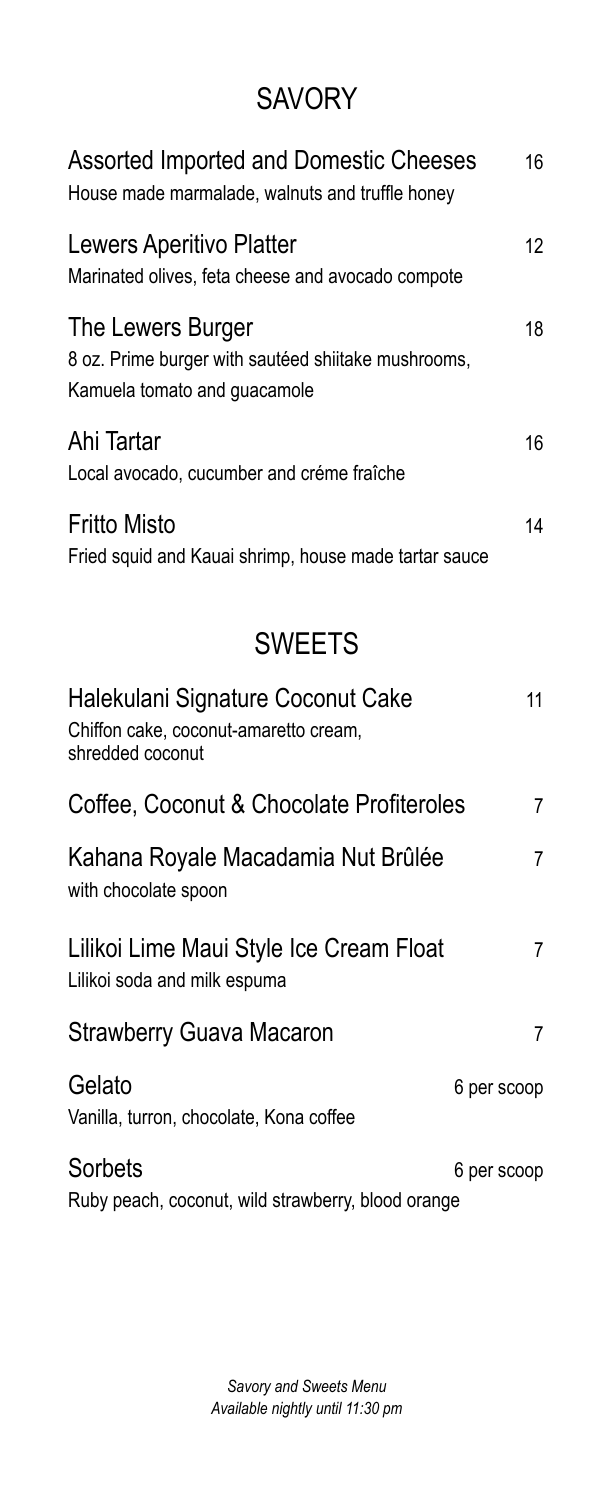# SHARED PLATES

| Charcuterie                                                                                                | 28 |
|------------------------------------------------------------------------------------------------------------|----|
| cacciatorini salami, mortadella, speck, parmesan and<br>fontina, smoked gouda dip, olives and baby carrots |    |
| Ahi Tostada<br>sushi grade ahi, tabasco-lemon dressing, avocado purée<br>and wonton tostada                | 21 |
| <b>Salmon Rillettes</b><br>crème fraîche, caviar and rosemary croutons                                     | 18 |
| Kona Lobster & Kahuku Shrimp Gyoza<br>spicy ponzu sauce                                                    | 22 |
| Open Face Prosciutto Baguette<br>sun-dried tomato pesto, burrata cream and<br>prosciutto di parma          | 18 |
| Open Face Vegetarian Baguette<br>basil pesto, roasted red pepper, grilled eggplant<br>and zucchini         | 14 |
| 5 oz Prime New York Strip<br>Hudson Valley foie gras butter, oporto wine reduction                         | 27 |